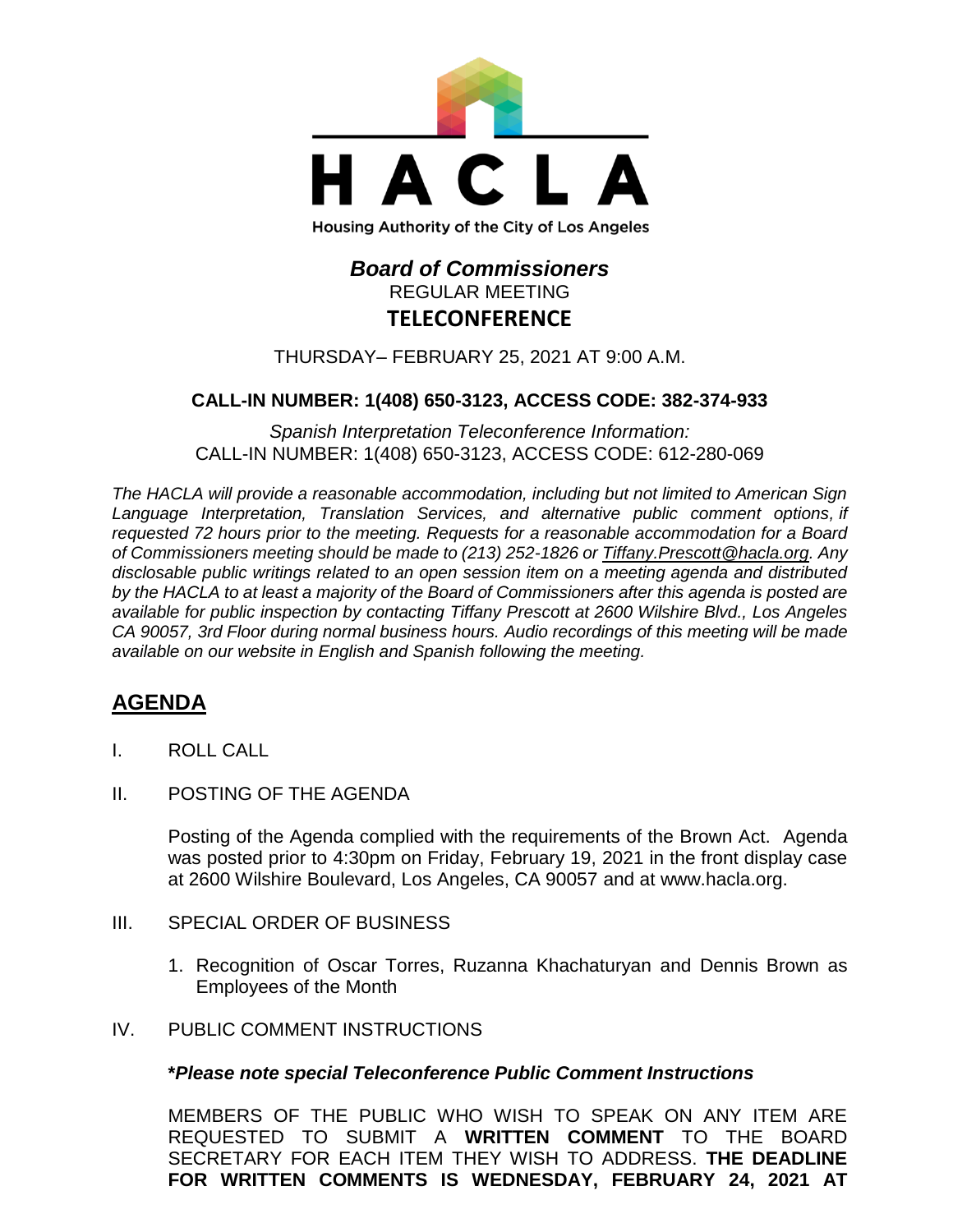**12:00PM. ALL WRITTEN COMMENTS SHOULD BE SUBMITTED VIA EMAIL TO [TIFFANY.PRESCOTT@HACLA.ORG.](mailto:TIFFANY.PRESCOTT@HACLA.ORG) PLEASE MAKE SURE EMAIL INCLUDES NAME, AGENDA ITEM NUMBER, AND ADDRESS/ORGANIZATION FOR WHOM YOU REPRESENT. WE ALSO ASK THAT ALL COMMENTS BE LIMITED TO 500 WORDS OR LESS.** THE SECRETARY WILL PROVIDE ALL WRITTEN COMMENTS TO THE BOARD FOR REVIEW PRIOR TO THE FEBRUARY 25, 2021 BOC MEETING. THE SECRETARY WILL ALSO READ EACH PUBLIC COMMENT INTO THE RECORD AT THE TIME THE ITEM IS CONSIDERED.

THE PURPOSE OF PUBLIC COMMENT IS TO ALLOW THE PUBLIC TO ADDRESS THE BOARD AND THE BOARD IS INTERESTED IN HEARING FROM MEMBERS OF THE PUBLIC, STAKEHOLDERS AND INTERESTED PARTIES. HOWEVER, SPEAKERS ARE ASKED TO EXERCISE COURTESY AND CONSIDER THE RIGHTS OF OTHER SPEAKERS BY ADHERING TO THE SPECIAL TELECONFERENCE PUBLIC COMMENT INSTRUCTIONS AND IF POSSIBLE REFRAIN FROM UNNECESSARY REPETITION IN THEIR COMMENTS.

- V. PRESIDENT AND CEO ADMINISTRATIVE REPORT
	- 1. Monthly Oral Report

### VI. BOARD BUSINESS ITEMS

- A. Items for Discussion
	- 1. Proposed Resolution Authorizing the Issuance and Delivery of Multiple Series of Multifamily Housing Revenue Notes by the Housing Authority of the City of Los Angeles as a Conduit Issuer Designated as its Multifamily Housing Revenue Note (Jordan Downs Phase S2) Tax-Exempt Series 2021A in an Aggregate Principal Amount Not to Exceed \$29,030,000 and Multifamily Housing Revenue Note (Jordan Downs Phase S2) Taxable Series 2021B in an Aggregate Principal Amount Not to Exceed \$13,900,000 (Together, the "Private Activity Notes") and Approving for Purposes of Section 147(F) of the Internal Revenue Code of 1986 the Issuance of the Private Activity Notes to Provide Financing for the Acquisition, Rehabilitation, Construction and Equipping of Jordan Downs Phase S2 and Approving and Authorizing the Execution and Delivery of Related Documents and Agreements and Taking Any Necessary Related Actions Including the Execution of Amendatory Documents Thereto

Contact: Jenny Scanlin, Chief Strategic Development Officer

2. Proposed Resolution Authorizing the President and CEO, or His Designee, to Enter Into a Disposition and Development Agreement, Long-Term Ground Lease, Purchase Option, Right of First Refusal, a RAD Use Agreement and Choice Neighborhoods Declaration with the U.S. Department of Housing and Urban Development ("HUD"),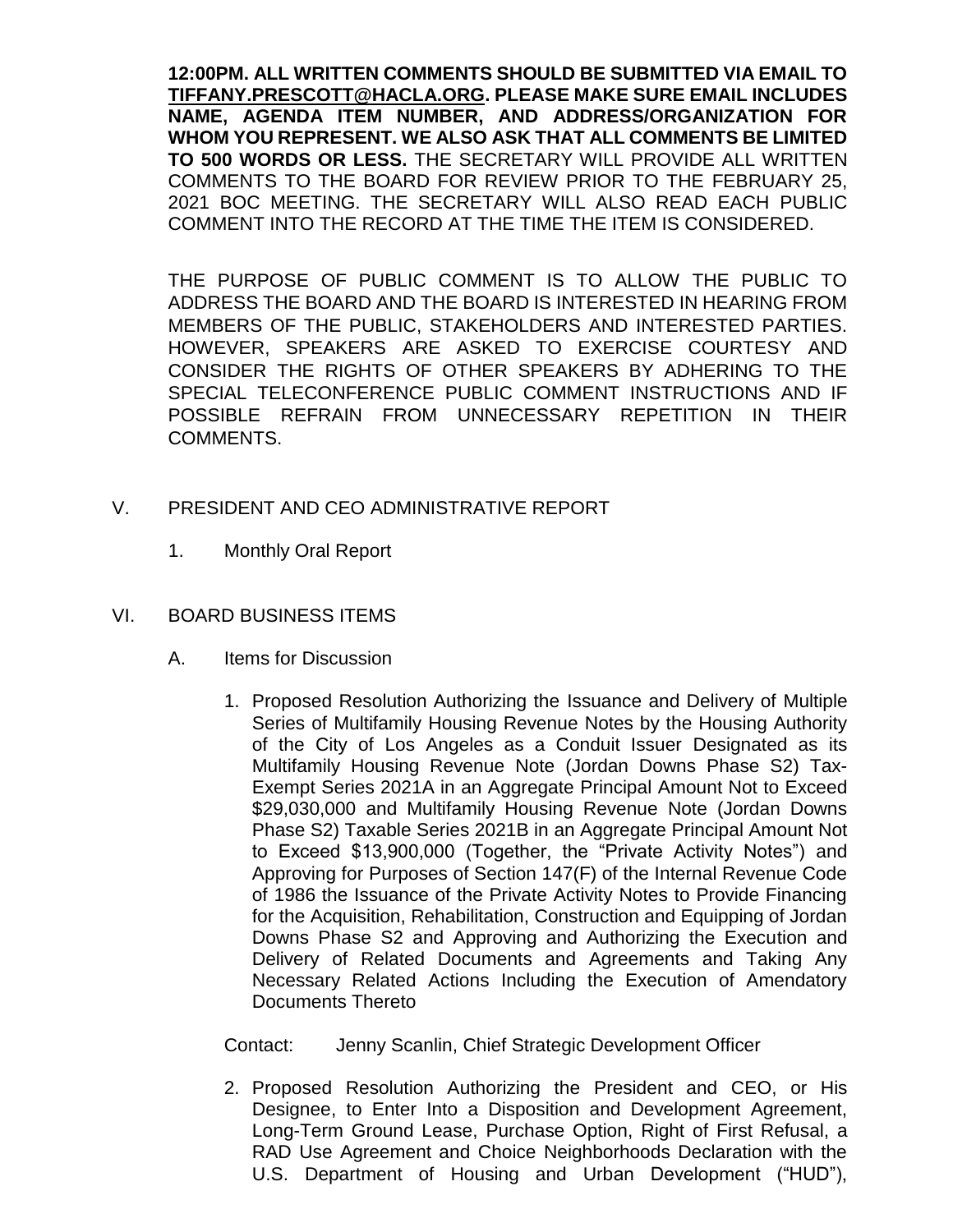Acquisition Loan Documents with the Jordan Downs Phase S2, LP ("Partnership") of Up to \$3,400,000, a Combined Loan of Grant Funds from a Choice Neighborhoods Implementation Grant, State Department of Housing and Community Development ("HCD") Infill Infrastructure Grant and HCD Transformative Climate Communities Program in an Combined Amount Up to \$17,000,000 to the Partnership, for the Development of Jordan Downs Phase S2, a 81-Unit Affordable Residential Development with Community Amenities, and the Execution of Related Documents and Agreements and to Undertake Various Actions in Connection Therewith

Contact: Jenny Scanlin, Chief Strategic Development Officer

- 3. Report on Impact of HACLA CARES Landlord Incentives and Source of Income Ordinance on Section 8 Housing Choice Voucher Leasing
- Contact: Carlos VanNatter, Director of Section 8
- 4. Section 3 Annual Report

Contact: Howard Baum, Deputy General Counsel

5. Workforce Development Unit Annual Report FY2020

Contact: Jenny Scanlin, Chief Strategic Development Officer

B. Consent Items

Routine business items are assigned to the consent agenda. These items will be approved by the Board in one motion. A Commissioner may request any consent agenda item be removed, discussed or acted upon separately. Items removed from the consent agenda for separate action will be considered in the "Excluded Consent Items" section below.

1. Proposed Resolution Authorizing the President and CEO, or Designee, to Execute a Contract with American City Pest & Termite, Inc. for an Initial One-Year Contract Term with Four (4) One-Year Options to Extend, for As-Needed Pest Control Services, Pursuant to a Contract Award Under IFB HA-2020-139 for a Total Amount Not-to-Exceed \$1,200,000

Contact: Marisela Ocampo, Director of Housing Services

2. Proposed Resolution Authorizing the President and CEO, or Designee, to Execute a Contract with Berman Hopkins Wright & LaHam CPAs and Associates, LLP, for an Initial One-Year Term with Four (4) One-Year Options for Renewal, for a Total Contract Amount Not To Exceed \$1.9 Million for Independent Audit and Tax Preparation Services

Contact: Marlene Garza, Chief Administrative Officer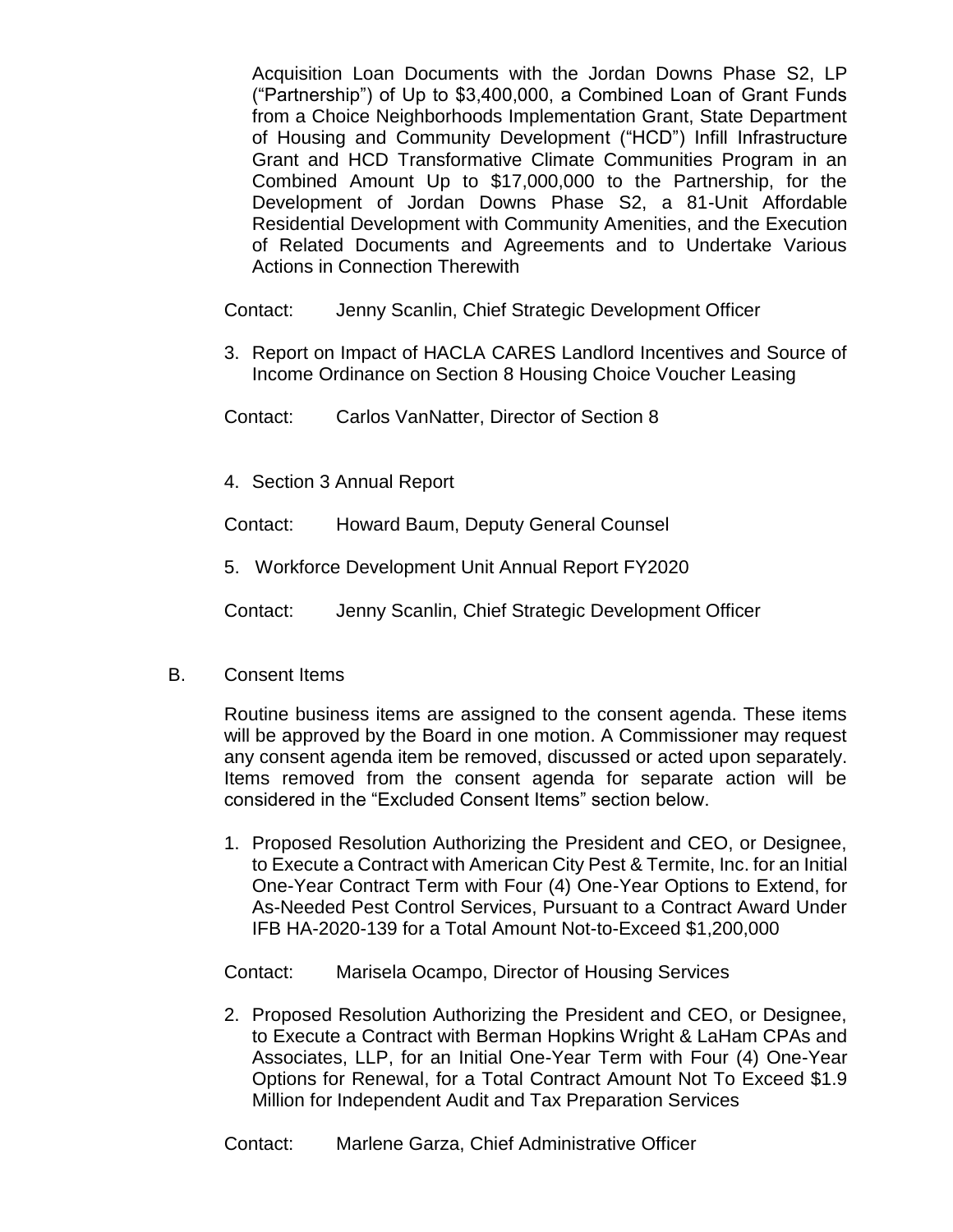3. Proposed Resolution Authorizing the Allocation of One Thousand (1,000) Section 8 Housing Choice Vouchers for the Permanent Supportive Housing Program Component of the Project-Based Voucher Program

Contact: Carlos VanNatter, Director of Section 8

- 4. Proposed Resolution Authorizing Dedication of Sixty-Three (63) Section 8 Project-Based Vouchers to Jordan Downs Phase S2 Pursuant to Provisions in the Housing Opportunities Through Modernization Act of 2016 and Authorizing the President and CEO, or Designee, to Execute Any and All Contracts/Documents Required for the Program
- Contact: Carlos VanNatter, Director of Section 8 Jenny Scanlin, Chief Strategic Development Officer
- 5. Proposed Resolution Approving for Purposes of Section 147(F) of the Internal Revenue Code of 1986 the Issuance of Private Activity Bonds or Notes by the Housing Authority of the City of Los Angeles, Solely as Conduit Bond Issuer, to Finance the Acquisition, Construction, Redevelopment, Rehabilitation and Equipping of Pueblo Del Sol Phase II

Contact: Jenny Scanlin, Chief Strategic Development Officer

6. Build Hope Update: Q4 2020 Data Visualization

## **Receive and File**

- Contact: Jenny Scanlin, Chief Strategic Development Officer
- 7. Proposed Resolution Authorizing the President and CEO, or Designee, to Execute a Contract with Access Pacific, Inc., for the Installation of a Modular Structure and Related Site Improvements in Conjunction with the Relocation of the Housing Authority's WorkSource Unit and its Los Angeles/Watts WIOA WorkSource Center Pursuant to Award Under IFB HA-2021-14-NF for a Total Amount Not-to-Exceed \$1,853,055
- Contact: Jenny Scanlin, Chief Strategic Development Officer
- C. Excluded Consent Agenda Items
- D. Agenda Items for Future Board of Commissioner Meetings

Commissioners may direct staff to add agenda items for future Board meetings.